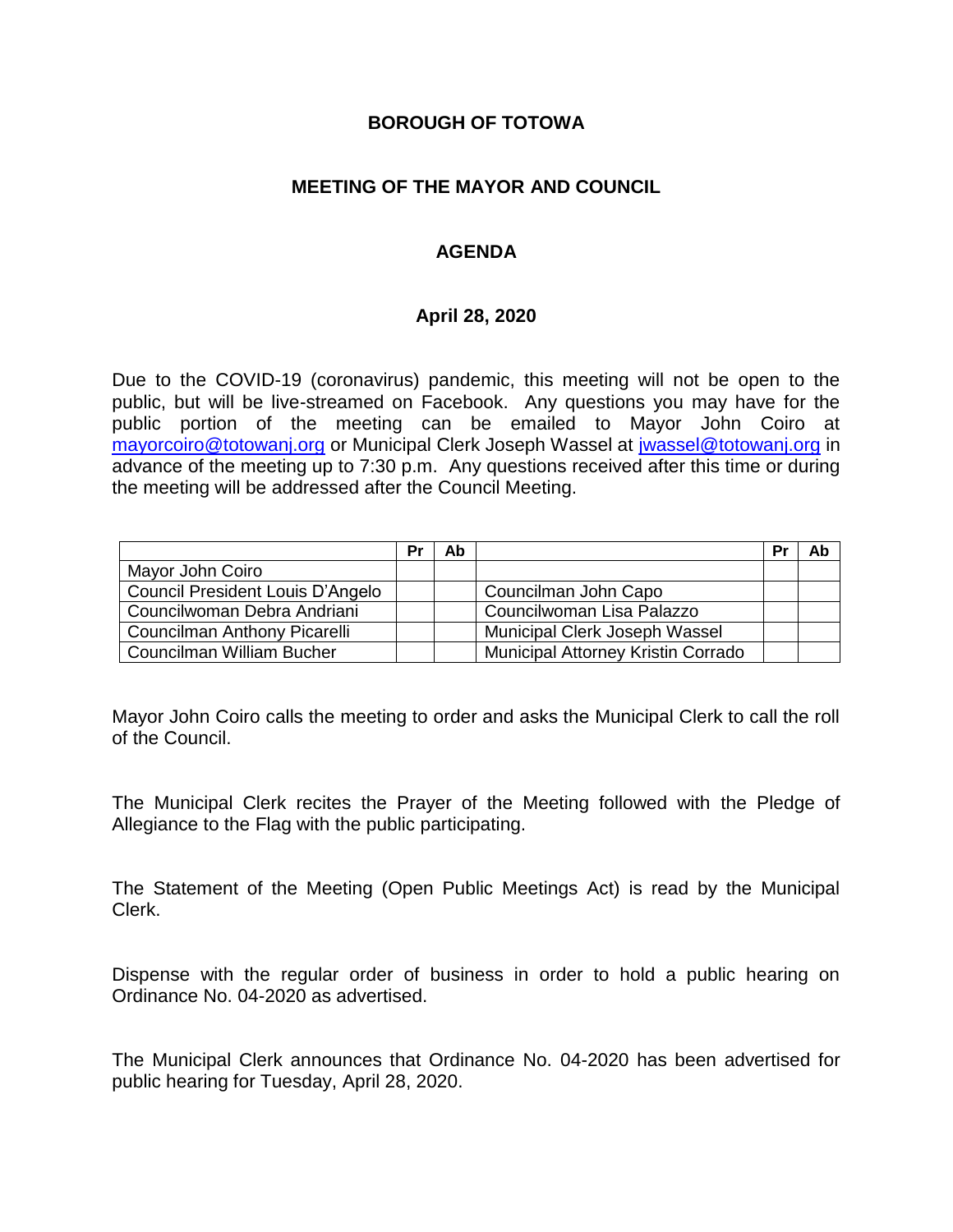The Municipal Clerk reads the legal notice and the title of Ordinance No. 04-2020 (Police Department).

Open public hearing.

Mayor Coiro will announce if any citizens emailed any questions on Ordinance No. 04- 2020.

## **CITIZENS HEARD:**

Any questions you may have regarding this ordinance can be emailed to Mayor John Coiro at [mayorcoiro@totowanj.org](mailto:mayorcoiro@totowanj.org) or Municipal Clerk Joseph Wassel at [jwassel@totowanj.org](mailto:jwassel@totowanj.org) in advance of the meeting up to 7:30 p.m.

Close public hearing.

The Municipal Clerk reads Ordinance No. 04-2020 by title.

Adopt Ordinance No. 04-2020.

Revert to the regular order of business.

Report from Members of the Council, Municipal Clerk and Municipal Attorney.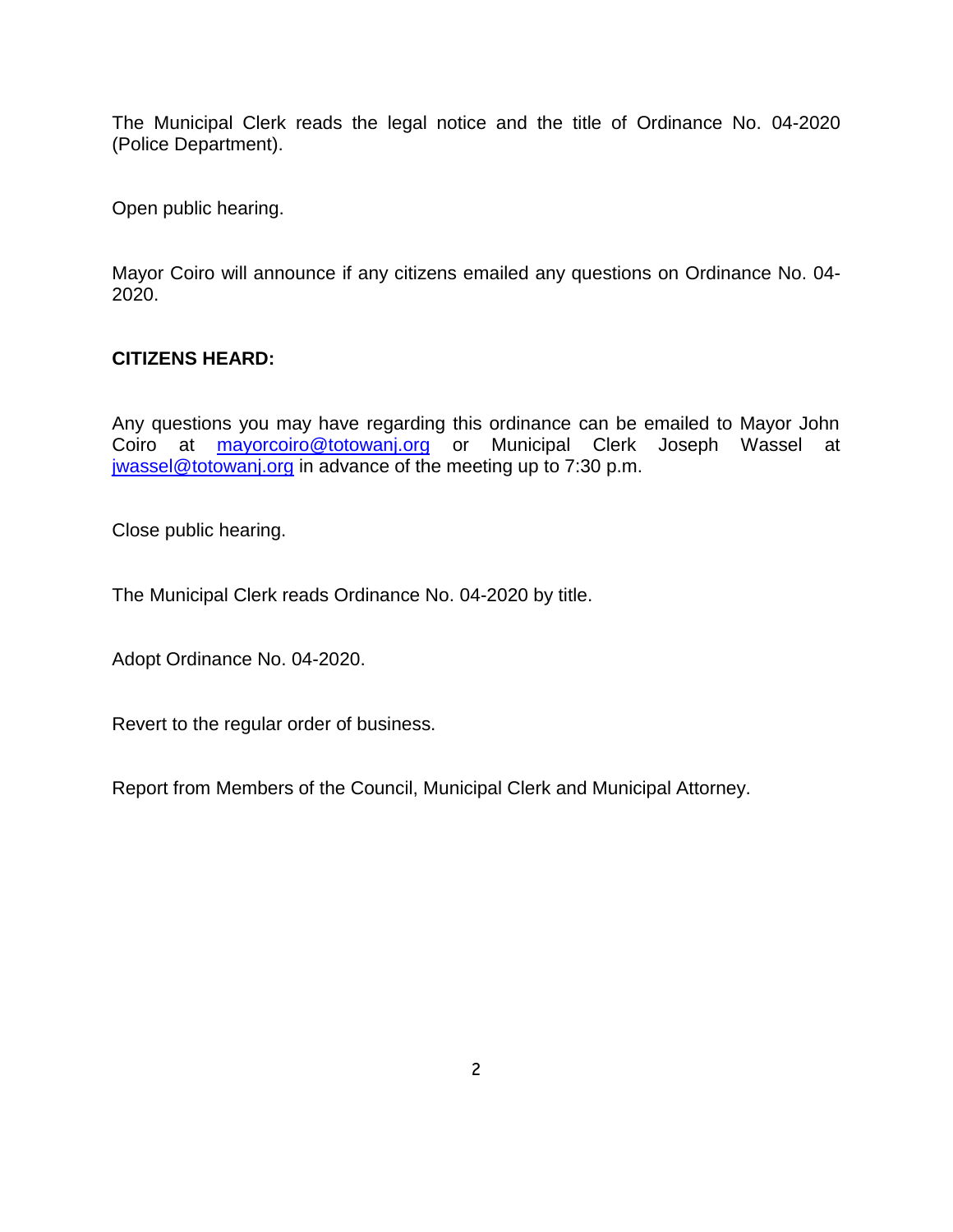## **CITIZENS HEARD:**

Mayor Coiro will announce if any citizens emailed any questions.

Any questions you may have for the public portion of the meeting can be emailed to Mayor John Coiro at [mayorcoiro@totowanj.org](mailto:mayorcoiro@totowanj.org) or Municipal Clerk Joseph Wassel at [jwassel@totowanj.org](mailto:jwassel@totowanj.org) in advance of the meeting up to 7:30 p.m.

Minutes of the Mayor and Council for the meeting of April 14, 2020.

## **COMMITTEE ON FINANCE: PICARELLI, D'ANGELO, CAPO.**

Resolution No. 2020-10 for the payment of bills.

Resolution Establishing The Rate Of Interest For Delinquent Taxes.

#### **COMMITTEE ON PUBLIC SAFETY: D'ANGELO, CAPO, BUCHER.**

No report.

#### **COMMITTEE ON PUBLIC WORKS: BUCHER, PALAZZO, PICARELLI.**

Resolution Authorizing Professional Engineering Services For The Development Of A Geographic Information Services (GIS) Map For The Borough Of Totowa Water System.